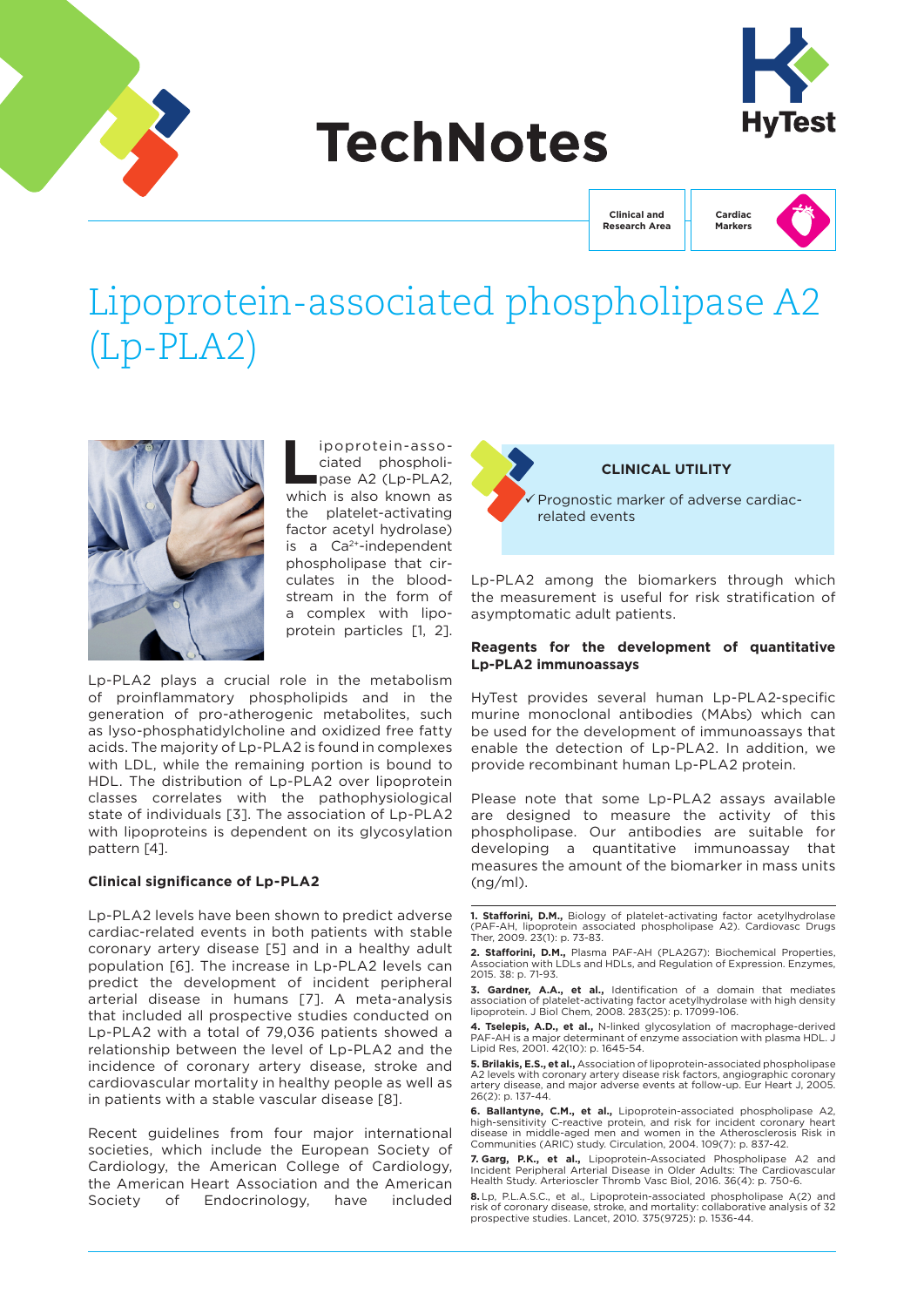#### **Monoclonal antibodies specific to Lp-PLA2**

We provide four well-characterized human Lp-PLA2-specific MAbs for the detection of Lp-PLA2 from plasma samples. The antibodies were developed against a recombinant human Lp-PLA2 expressed in a mammalian cell line.

#### **A quantitative sandwich immunoassay for Lp-PLA2**

We recommend two MAb combinations for the development of a sandwich immunoassay to measure Lp-PLA2 in human plasma samples: PL42cc–PL46cc and PL26cc–PL4cc. Also other pairs are possible. All HyTest MAb combinations are capable of detecting native Lp-PLA2 in human serum or plasma.

All pair recommendations are listed in Table 1. Meanwhile, the calibration curve for the combination PL42cc–PL46cc is provided in Figure 1.

**Table 1. The most sensitive capture-detection pairs.** Data is based on the results obtained using our in-house fluoroimmunoassay.

| Capture | <b>Detection</b> | Limit of detection ng/ml |
|---------|------------------|--------------------------|
| PL42cc  | PL46cc           | 0.2                      |
| PL26cc  | PL46cc           | 0.2                      |
| PL26cc  | PL4cc            | 0.5                      |



**Figure 1. Calibration curve for the MAb combination PL42cc– PL46cc.** The capture antibody PL42cc was coated onto the wells of a Costar EIA/RIA plate and the plate was blocked with a buffer that contained 1% casein and 0.05% Tween 20 at room temperature for 15 minutes. Recombinant human Lp-PLA2 (Cat # 8PL7) and the Eu3+-labeled detection MAb PL46cc were diluted in an assay buffer and incubated in coated plate wells for 2.5 hours at 37°C. *Note: Due to the lipid binding properties of Lp-PLA2 it has a tendency to nonspecifically adsorb onto plastic surfaces. To avoid this, 1% casein was added to the assay buffer to 0.5% (v/v) final concentration.*

Upon serial dilutions, recombinant Lp-PLA2 and endogenous Lp-PLA2 in normal human serum showed the same pattern of signal decrease in sandwich fluoroimmunoassays employing the MAb combination PL42cc–PL46cc (see Figure 2). This demonstrates that the immunochemical properties of recombinant Lp-PLA2 are similar to those of native Lp-PLA2.



**Figure 2. Dilutional linearity study.** Dilutional linearity study of recombinant Lp-PLA2 and native Lp-PLA2 (normal human serum from an apparently healthy volunteer) studied using the MAb combination PL42cc–PL46cc. The protocol is described in the Figure 1 caption. The initial concentration of the recombinant human Lp-PLA2 was 111 ng/ml.

All HyTest antibodies are suitable for labeling with horseradish peroxidase. Figure 3 provides examples of sandwich ELISA assays that utilize HRP-labeled detection antibodies.



**Figure 3.** The titration curve of recombinant Lp-PLA2 (Cat.# 8PL7) in sandwich ELISA using HRP-labelled antibodies. Plate wells coated with coating antibodies (1 µg per well) were blocked with 1% casein to prevent non-specific adsorption of antigen onto the plate surface. Recombinant Lp-PLA2 was added in indicated concentrations followed by HRP-linked detection antibodies (0.4 µg per well).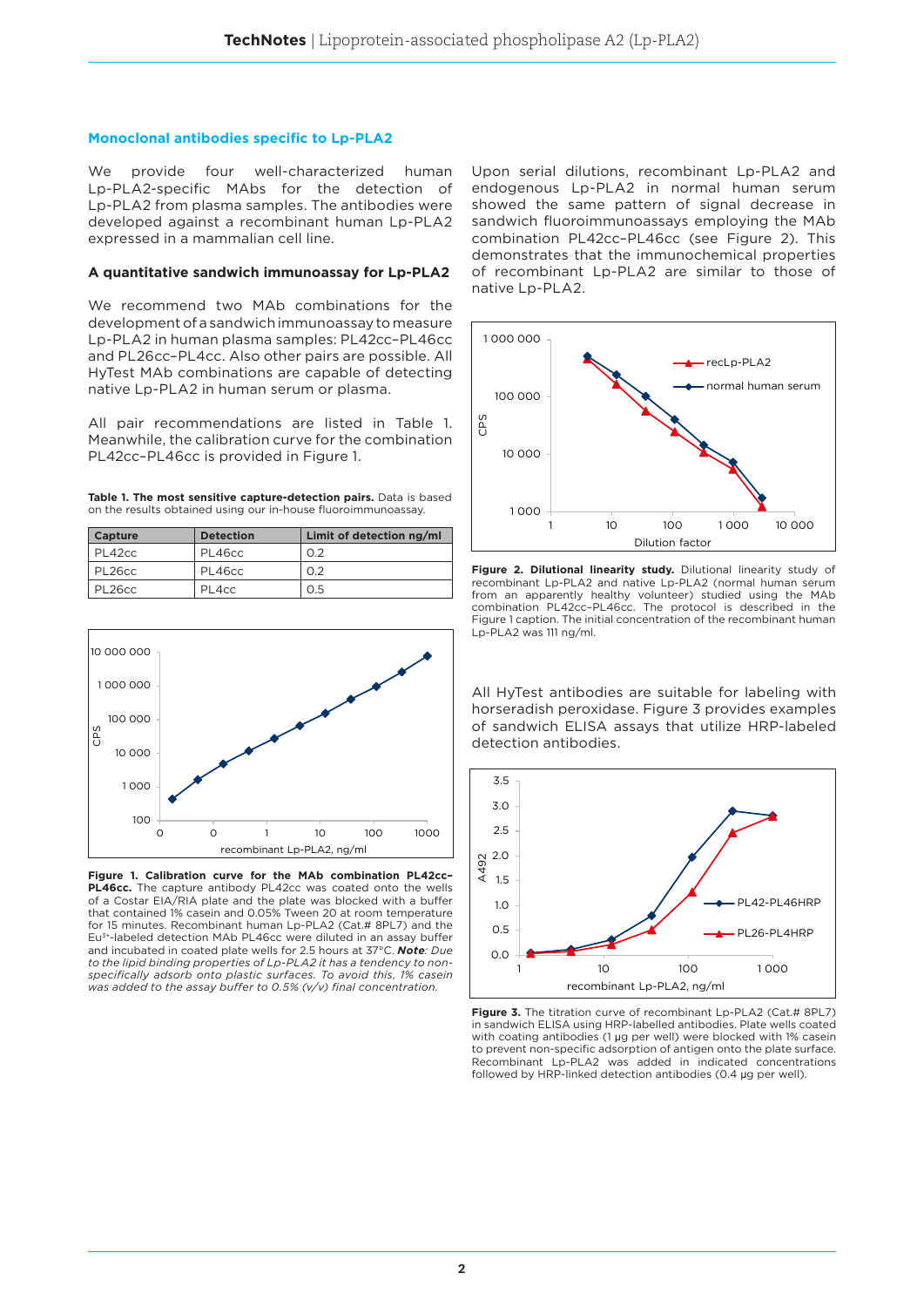#### **Measuring patient samples**

In order to conduct preliminary clinical studies, we obtained serum samples from patients diagnosed with AMI at admission (N=13) as well as from apparently healthy volunteers (N=13). Figure 4 shows the box-whisker plots of immunoassays that utilize MAbs PL26cc–PL4cc (A) and PL42cc–PL46cc (B) or a commercially available diagnostic assay (C) (see Figure 4).

HyTest's MAb pair PL26cc–PL4cc detected native Lp-PLA2 in a manner that was very similar to that of the commercially available ELISA assay. Meanwhile, the PL42cc–PL46cc assay detected native Lp-PLA2 in a slightly different way.



**Figure 4. Detection of native Lp-PLA2 in serum samples.** Lp-PLA2 was detected in serum of acute myocardial infarction patients and healthy volunteers using the HyTest fluoroimmunoassay with the MAb pair PL26cc–PL4cc (A) and PL42cc–PL46cc (B) or by using a commercially available ELISA kit (C). Serum samples were diluted 1:30 with an assay buffer (A and B) or according to the manufacturer's instructions (C). Samples were incubated for 2.5 hours at 37°C (A and B) or for 3 hours at room temperature (C).

#### **Recombinant human Lp-PLA2**

HyTest provides recombinant human Lp-PLA2 (recLp-PLA2) that is expressed in a mammalian cell line. The protein contains 6×His tag on its C-terminus linked with a GG spacer. The calculated molecular mass and isoelectric point of recLp-PLA2 are 49,000 Da and 7.1, respectively. RecLp-PLA2 contains N-linked glycans like its native counterpart (data not shown).

RecLp-PLA2 is purified from the conditioned media of the mammalian cell line with several chromatographic procedures. Isolated recLp-PLA2 is substantially free of contaminants and has purity >75% as determined by densitography following SDS-gel electrophoresis in reducing conditions (data not shown).

#### **Recombinant Lp-PLA2 associates with plasma fractions like endogenous Lp-PLA2**

In gel-filtration, the immunoreactivity of native Lp-PLA2 is distributed over the entire elution profile that forms three distinct peaks. Elution volumes of the peaks are in good accordance with those for VLDL, LDL and HDL, i.e. lipoprotein particles with which the native Lp-PLA2 forms complexes [9]. RecLp-PLA2 spiked in normal human serum showed that the elution profile of the recombinant protein was similar to that of endogenous Lp-PLA2 (see Figure 5). The peaks coincide with those of the native protein which indicates that recLp-PLA2 binds to the same moieties in the serum as native Lp-PLA2.



**Figure 5. Gel-filtration studies of the association of recombinant human Lp-PLA2 with lipoproteins in normal human serum.** 150 µl of normal human serum or 150 µl of serum spiked with 3 µg of recLp-PLA2 were applied onto a Superose 6 gel-filtration column. Immunoreactivity in fractions was determined by a fluoroimmunoassay with the MAb combination PL42cc–PL46cc. RecLp-PLA2 appears to be binding to the same lipoproteins as endogenous Lp-PLA2 when added to native serum.

**<sup>9.</sup>Innis-Whitehouse, W., et al.,** An efficient chromatographic system for lipoprotein fractionation using whole plasma. J Lipid Res, 1998. 39(3): p. 679-90.